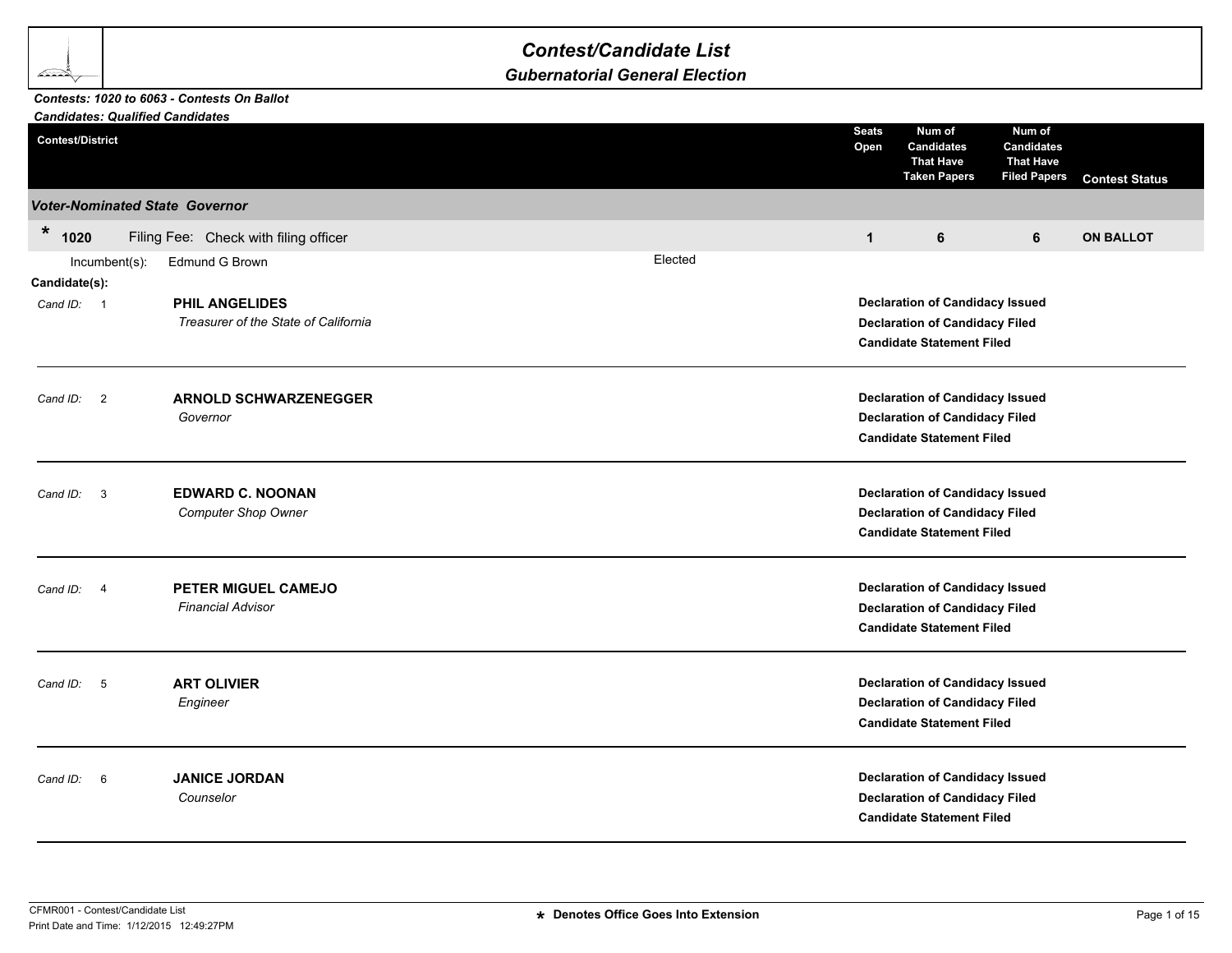| <b>Contest/District</b>             |                                                                  | <b>Seats</b><br>Open | Num of<br><b>Candidates</b><br><b>That Have</b><br><b>Taken Papers</b>                                              | Num of<br><b>Candidates</b><br><b>That Have</b><br><b>Filed Papers</b> | <b>Contest Status</b> |                  |  |  |
|-------------------------------------|------------------------------------------------------------------|----------------------|---------------------------------------------------------------------------------------------------------------------|------------------------------------------------------------------------|-----------------------|------------------|--|--|
|                                     | Voter-Nominated State Lieutenant Governor                        |                      |                                                                                                                     |                                                                        |                       |                  |  |  |
| $\ast$<br>1030                      | Filing Fee: Check with filing officer                            |                      | $\mathbf{1}$                                                                                                        | 6                                                                      | 6                     | <b>ON BALLOT</b> |  |  |
| Incumbent(s):<br>Candidate(s):      | Gavin Newsom                                                     | Elected              |                                                                                                                     |                                                                        |                       |                  |  |  |
| Cand ID: 1                          | <b>JOHN GARAMENDI</b><br>California State Insurance Commissioner |                      | <b>Declaration of Candidacy Issued</b><br><b>Declaration of Candidacy Filed</b><br><b>Candidate Statement Filed</b> |                                                                        |                       |                  |  |  |
| Cand ID:<br>$\overline{2}$          | <b>TOM McCLINTOCK</b><br>California State Senator                |                      | <b>Declaration of Candidacy Issued</b><br><b>Declaration of Candidacy Filed</b><br><b>Candidate Statement Filed</b> |                                                                        |                       |                  |  |  |
| $\overline{\mathbf{3}}$<br>Cand ID: | <b>JIM KING</b><br><b>Real Estate Broker</b>                     |                      | <b>Declaration of Candidacy Issued</b><br><b>Declaration of Candidacy Filed</b><br><b>Candidate Statement Filed</b> |                                                                        |                       |                  |  |  |
| Cand ID: 4                          | <b>DONNA J. WARREN</b><br>Financial Manager/Author               |                      | <b>Declaration of Candidacy Issued</b><br><b>Declaration of Candidacy Filed</b><br><b>Candidate Statement Filed</b> |                                                                        |                       |                  |  |  |
| 5<br>Cand ID:                       | <b>LYNNETTE SHAW</b><br>Caregiver/Musician                       |                      | <b>Declaration of Candidacy Issued</b><br><b>Declaration of Candidacy Filed</b><br><b>Candidate Statement Filed</b> |                                                                        |                       |                  |  |  |
| Cand ID:<br>6                       | <b>STEWART A. ALEXANDER</b><br>Automobile Sales Consultant       |                      | <b>Declaration of Candidacy Issued</b><br><b>Declaration of Candidacy Filed</b><br><b>Candidate Statement Filed</b> |                                                                        |                       |                  |  |  |
|                                     | Voter-Nominated State Secretary Of State                         |                      |                                                                                                                     |                                                                        |                       |                  |  |  |
| *<br>1040                           | Filing Fee: Check with filing officer                            |                      | $\mathbf{1}$                                                                                                        | 6                                                                      | 6                     | <b>ON BALLOT</b> |  |  |
| Incumbent(s):                       | Alex Padilla                                                     | Elected              |                                                                                                                     |                                                                        |                       |                  |  |  |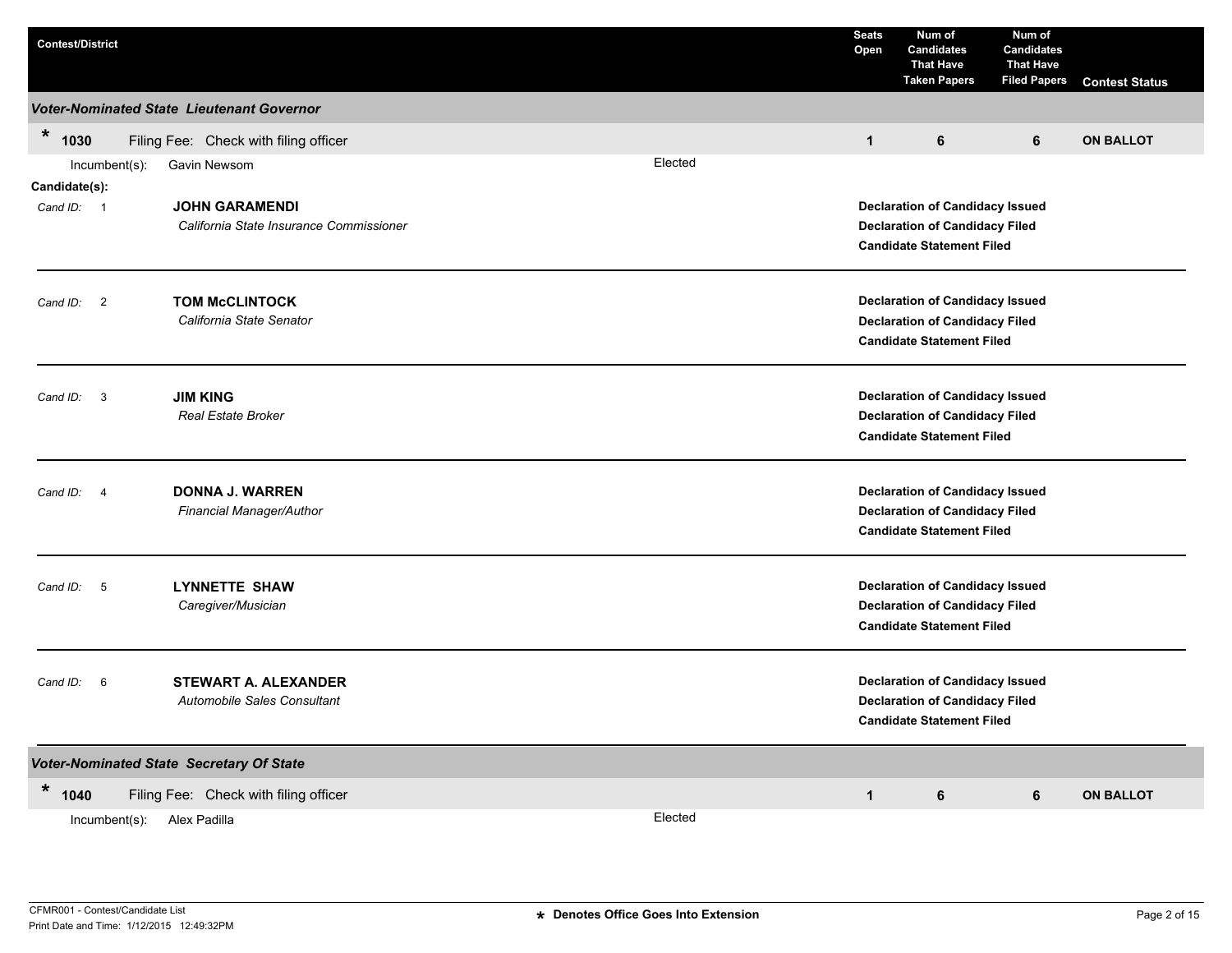| <b>Voter-Nominated State Secretary Of State</b><br>1040<br>Filing Fee: Check with filing officer<br>$\mathbf{1}$<br>6<br>6<br>Candidate(s):<br><b>DEBRA BOWEN</b><br><b>Declaration of Candidacy Issued</b><br>Cand ID: 1<br><b>State Senator</b><br><b>Declaration of Candidacy Filed</b><br><b>Candidate Statement Filed</b> | <b>Contest Status</b>                                                           |  |  |  |  |  |  |  |
|--------------------------------------------------------------------------------------------------------------------------------------------------------------------------------------------------------------------------------------------------------------------------------------------------------------------------------|---------------------------------------------------------------------------------|--|--|--|--|--|--|--|
|                                                                                                                                                                                                                                                                                                                                |                                                                                 |  |  |  |  |  |  |  |
|                                                                                                                                                                                                                                                                                                                                | <b>ON BALLOT</b>                                                                |  |  |  |  |  |  |  |
|                                                                                                                                                                                                                                                                                                                                |                                                                                 |  |  |  |  |  |  |  |
|                                                                                                                                                                                                                                                                                                                                |                                                                                 |  |  |  |  |  |  |  |
|                                                                                                                                                                                                                                                                                                                                |                                                                                 |  |  |  |  |  |  |  |
|                                                                                                                                                                                                                                                                                                                                |                                                                                 |  |  |  |  |  |  |  |
| <b>BRUCE MCPHERSON</b><br><b>Declaration of Candidacy Issued</b><br>$\overline{\phantom{a}}$<br>Cand ID:                                                                                                                                                                                                                       |                                                                                 |  |  |  |  |  |  |  |
| Appointed Secretary of State<br><b>Declaration of Candidacy Filed</b>                                                                                                                                                                                                                                                          |                                                                                 |  |  |  |  |  |  |  |
| <b>Candidate Statement Filed</b>                                                                                                                                                                                                                                                                                               |                                                                                 |  |  |  |  |  |  |  |
|                                                                                                                                                                                                                                                                                                                                |                                                                                 |  |  |  |  |  |  |  |
| <b>GLENN McMILLON, JR</b><br><b>Declaration of Candidacy Issued</b><br>Cand ID:<br>$\overline{\mathbf{3}}$<br><b>Small Business Owner</b><br><b>Declaration of Candidacy Filed</b>                                                                                                                                             |                                                                                 |  |  |  |  |  |  |  |
| <b>Candidate Statement Filed</b>                                                                                                                                                                                                                                                                                               |                                                                                 |  |  |  |  |  |  |  |
|                                                                                                                                                                                                                                                                                                                                |                                                                                 |  |  |  |  |  |  |  |
| <b>FORREST HILL</b><br>Cand ID: 4<br><b>Financial Advisor</b>                                                                                                                                                                                                                                                                  | <b>Declaration of Candidacy Issued</b><br><b>Declaration of Candidacy Filed</b> |  |  |  |  |  |  |  |
| <b>Candidate Statement Filed</b>                                                                                                                                                                                                                                                                                               |                                                                                 |  |  |  |  |  |  |  |
|                                                                                                                                                                                                                                                                                                                                |                                                                                 |  |  |  |  |  |  |  |
| <b>GAIL K. LIGHTFOOT</b><br><b>Declaration of Candidacy Issued</b><br>Cand ID: 5<br><b>Declaration of Candidacy Filed</b><br><b>Retired Nurse</b>                                                                                                                                                                              |                                                                                 |  |  |  |  |  |  |  |
| <b>Candidate Statement Filed</b>                                                                                                                                                                                                                                                                                               |                                                                                 |  |  |  |  |  |  |  |
| <b>Declaration of Candidacy Issued</b>                                                                                                                                                                                                                                                                                         |                                                                                 |  |  |  |  |  |  |  |
| <b>MARGIE AKIN</b><br>Cand ID: 6<br>Archaeologist/Medical Anthropologist<br><b>Declaration of Candidacy Filed</b>                                                                                                                                                                                                              |                                                                                 |  |  |  |  |  |  |  |
| <b>Candidate Statement Filed</b>                                                                                                                                                                                                                                                                                               |                                                                                 |  |  |  |  |  |  |  |
| <b>Voter-Nominated State Controller</b>                                                                                                                                                                                                                                                                                        |                                                                                 |  |  |  |  |  |  |  |
| *<br>1050<br>Filing Fee: Check with filing officer<br>$\mathbf{1}$<br>6<br>6                                                                                                                                                                                                                                                   | <b>ON BALLOT</b>                                                                |  |  |  |  |  |  |  |
| Elected<br>Incumbent(s):<br>Betty T Yee                                                                                                                                                                                                                                                                                        |                                                                                 |  |  |  |  |  |  |  |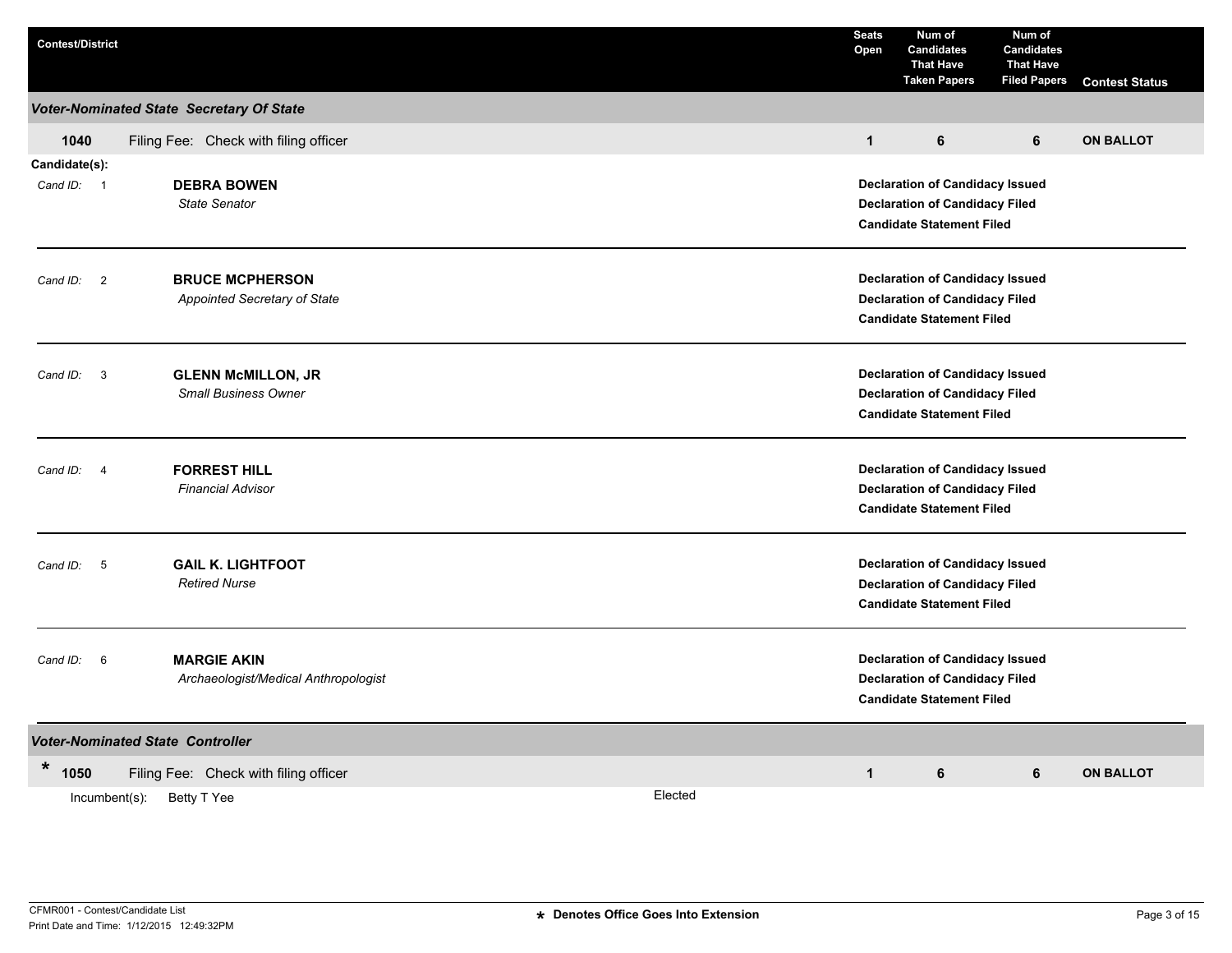| <b>Contest/District</b>             |                                                             |                                                                           | <b>Seats</b><br>Open                                                            | Num of<br><b>Candidates</b><br><b>That Have</b><br><b>Taken Papers</b> | Num of<br><b>Candidates</b><br><b>That Have</b><br><b>Filed Papers</b> | <b>Contest Status</b> |  |  |  |
|-------------------------------------|-------------------------------------------------------------|---------------------------------------------------------------------------|---------------------------------------------------------------------------------|------------------------------------------------------------------------|------------------------------------------------------------------------|-----------------------|--|--|--|
|                                     | <b>Voter-Nominated State Controller</b>                     |                                                                           |                                                                                 |                                                                        |                                                                        |                       |  |  |  |
| 1050                                | Filing Fee: Check with filing officer                       |                                                                           | $\mathbf{1}$                                                                    | 6                                                                      | 6                                                                      | <b>ON BALLOT</b>      |  |  |  |
| Candidate(s):                       |                                                             |                                                                           |                                                                                 |                                                                        |                                                                        |                       |  |  |  |
| Cand ID: 1                          | <b>JOHN CHIANG</b>                                          |                                                                           | <b>Declaration of Candidacy Issued</b>                                          |                                                                        |                                                                        |                       |  |  |  |
|                                     | Member, State Board of Equalization                         |                                                                           |                                                                                 | <b>Declaration of Candidacy Filed</b>                                  |                                                                        |                       |  |  |  |
|                                     |                                                             |                                                                           | <b>Candidate Statement Filed</b>                                                |                                                                        |                                                                        |                       |  |  |  |
|                                     | <b>TONY STRICKLAND</b>                                      |                                                                           |                                                                                 | <b>Declaration of Candidacy Issued</b>                                 |                                                                        |                       |  |  |  |
| Cand ID: 2                          | <b>Taxpayer Organization President</b>                      |                                                                           | <b>Declaration of Candidacy Filed</b>                                           |                                                                        |                                                                        |                       |  |  |  |
|                                     |                                                             |                                                                           |                                                                                 | <b>Candidate Statement Filed</b>                                       |                                                                        |                       |  |  |  |
|                                     |                                                             |                                                                           |                                                                                 |                                                                        |                                                                        |                       |  |  |  |
| $\overline{\mathbf{3}}$<br>Cand ID: | <b>WARREN MARK CAMPBELL</b>                                 |                                                                           | <b>Declaration of Candidacy Issued</b><br><b>Declaration of Candidacy Filed</b> |                                                                        |                                                                        |                       |  |  |  |
|                                     | Minister                                                    |                                                                           | <b>Candidate Statement Filed</b>                                                |                                                                        |                                                                        |                       |  |  |  |
|                                     |                                                             |                                                                           |                                                                                 |                                                                        |                                                                        |                       |  |  |  |
| $\overline{4}$<br>Cand ID:          | <b>LAURA WELLS</b>                                          |                                                                           |                                                                                 | <b>Declaration of Candidacy Issued</b>                                 |                                                                        |                       |  |  |  |
|                                     | <b>Financial Systems Consultant</b>                         |                                                                           |                                                                                 | <b>Declaration of Candidacy Filed</b>                                  |                                                                        |                       |  |  |  |
|                                     |                                                             |                                                                           |                                                                                 | <b>Candidate Statement Filed</b>                                       |                                                                        |                       |  |  |  |
| Cand ID: 5                          | <b>DONNA TELLO</b>                                          |                                                                           |                                                                                 | <b>Declaration of Candidacy Issued</b>                                 |                                                                        |                       |  |  |  |
|                                     | <b>Tax Accountant</b>                                       |                                                                           |                                                                                 | <b>Declaration of Candidacy Filed</b>                                  |                                                                        |                       |  |  |  |
|                                     |                                                             |                                                                           |                                                                                 | <b>Candidate Statement Filed</b>                                       |                                                                        |                       |  |  |  |
|                                     |                                                             |                                                                           |                                                                                 |                                                                        |                                                                        |                       |  |  |  |
| Cand ID:<br>6                       | <b>ELIZABETH CERVANTES BARRON</b><br><b>Retired Teacher</b> |                                                                           |                                                                                 | <b>Declaration of Candidacy Issued</b>                                 |                                                                        |                       |  |  |  |
|                                     |                                                             | <b>Declaration of Candidacy Filed</b><br><b>Candidate Statement Filed</b> |                                                                                 |                                                                        |                                                                        |                       |  |  |  |
|                                     |                                                             |                                                                           |                                                                                 |                                                                        |                                                                        |                       |  |  |  |
|                                     | <b>Voter-Nominated State Treasurer</b>                      |                                                                           |                                                                                 |                                                                        |                                                                        |                       |  |  |  |
| *<br>1060                           | Filing Fee: Check with filing officer                       |                                                                           | $\mathbf{1}$                                                                    | 6                                                                      | 6                                                                      | <b>ON BALLOT</b>      |  |  |  |
| $Incumbent(s)$ :                    | John Chiang                                                 | Elected                                                                   |                                                                                 |                                                                        |                                                                        |                       |  |  |  |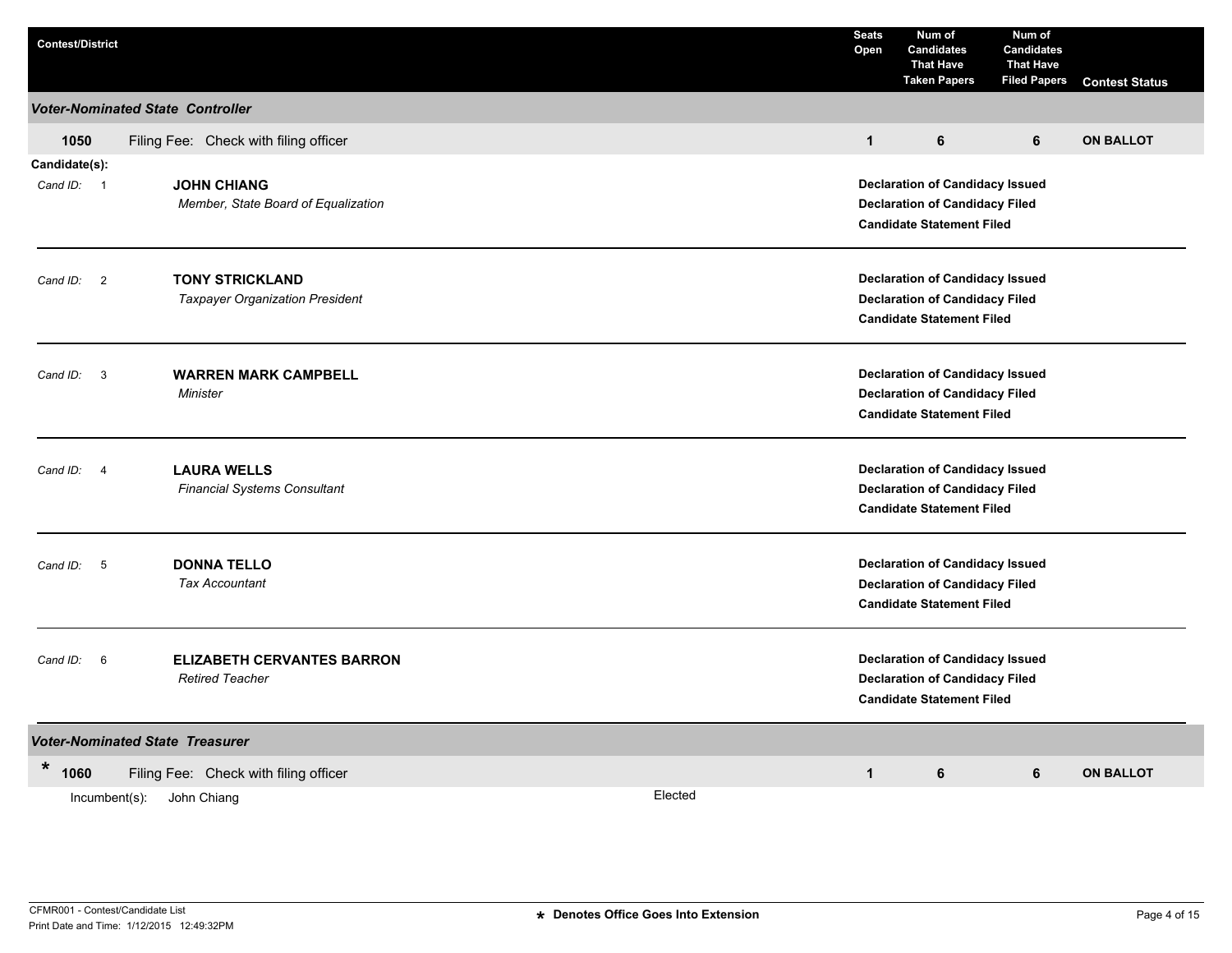| <b>Contest/District</b>          |                                                      |         | <b>Seats</b><br>Open                                                            | Num of<br><b>Candidates</b><br><b>That Have</b><br><b>Taken Papers</b>          | Num of<br><b>Candidates</b><br><b>That Have</b><br><b>Filed Papers</b> | <b>Contest Status</b> |  |  |  |  |
|----------------------------------|------------------------------------------------------|---------|---------------------------------------------------------------------------------|---------------------------------------------------------------------------------|------------------------------------------------------------------------|-----------------------|--|--|--|--|
|                                  | <b>Voter-Nominated State Treasurer</b>               |         |                                                                                 |                                                                                 |                                                                        |                       |  |  |  |  |
| 1060                             | Filing Fee: Check with filing officer                |         | $\mathbf{1}$                                                                    | 6                                                                               | 6                                                                      | <b>ON BALLOT</b>      |  |  |  |  |
| Candidate(s):                    |                                                      |         |                                                                                 |                                                                                 |                                                                        |                       |  |  |  |  |
| Cand ID: 1                       | <b>BILL LOCKYER</b>                                  |         | <b>Declaration of Candidacy Issued</b>                                          |                                                                                 |                                                                        |                       |  |  |  |  |
|                                  | California Attorney General                          |         | <b>Declaration of Candidacy Filed</b>                                           |                                                                                 |                                                                        |                       |  |  |  |  |
|                                  |                                                      |         |                                                                                 | <b>Candidate Statement Filed</b>                                                |                                                                        |                       |  |  |  |  |
| $\overline{c}$                   | <b>CLAUDE PARRISH</b>                                |         |                                                                                 | <b>Declaration of Candidacy Issued</b>                                          |                                                                        |                       |  |  |  |  |
| Cand ID:                         | Member, State Board of Equalization                  |         |                                                                                 | <b>Declaration of Candidacy Filed</b>                                           |                                                                        |                       |  |  |  |  |
|                                  |                                                      |         |                                                                                 | <b>Candidate Statement Filed</b>                                                |                                                                        |                       |  |  |  |  |
|                                  |                                                      |         |                                                                                 |                                                                                 |                                                                        |                       |  |  |  |  |
| Cand ID:<br>$\mathbf{3}$         | <b>E. JUSTIN NOONAN</b><br>Computer Technician       |         |                                                                                 | <b>Declaration of Candidacy Issued</b><br><b>Declaration of Candidacy Filed</b> |                                                                        |                       |  |  |  |  |
|                                  |                                                      |         | <b>Candidate Statement Filed</b>                                                |                                                                                 |                                                                        |                       |  |  |  |  |
|                                  |                                                      |         |                                                                                 |                                                                                 |                                                                        |                       |  |  |  |  |
| Cand ID:<br>$\overline{4}$       | <b>MEHUL M. THAKKER</b><br><b>Investment Advisor</b> |         | <b>Declaration of Candidacy Issued</b><br><b>Declaration of Candidacy Filed</b> |                                                                                 |                                                                        |                       |  |  |  |  |
|                                  |                                                      |         | <b>Candidate Statement Filed</b>                                                |                                                                                 |                                                                        |                       |  |  |  |  |
|                                  | <b>MARIAN SMITHSON</b>                               |         |                                                                                 | <b>Declaration of Candidacy Issued</b>                                          |                                                                        |                       |  |  |  |  |
| Cand ID: 5                       | City Treasurer/CPA                                   |         |                                                                                 | <b>Declaration of Candidacy Filed</b>                                           |                                                                        |                       |  |  |  |  |
|                                  |                                                      |         |                                                                                 | <b>Candidate Statement Filed</b>                                                |                                                                        |                       |  |  |  |  |
| $6\overline{6}$                  | <b>GERALD SANDERS</b>                                |         |                                                                                 | <b>Declaration of Candidacy Issued</b>                                          |                                                                        |                       |  |  |  |  |
| Cand ID:                         | <b>Not Yet Filed</b>                                 |         |                                                                                 | <b>Declaration of Candidacy Filed</b>                                           |                                                                        |                       |  |  |  |  |
| <b>Candidate Statement Filed</b> |                                                      |         |                                                                                 |                                                                                 |                                                                        |                       |  |  |  |  |
|                                  | <b>Voter-Nominated State Attorney General</b>        |         |                                                                                 |                                                                                 |                                                                        |                       |  |  |  |  |
| $\star$<br>1070                  | Filing Fee: Check with filing officer                |         | $\mathbf 1$                                                                     | $5\phantom{.0}$                                                                 | 5                                                                      | <b>ON BALLOT</b>      |  |  |  |  |
| Incumbent(s):                    | Kamala D Harris                                      | Elected |                                                                                 |                                                                                 |                                                                        |                       |  |  |  |  |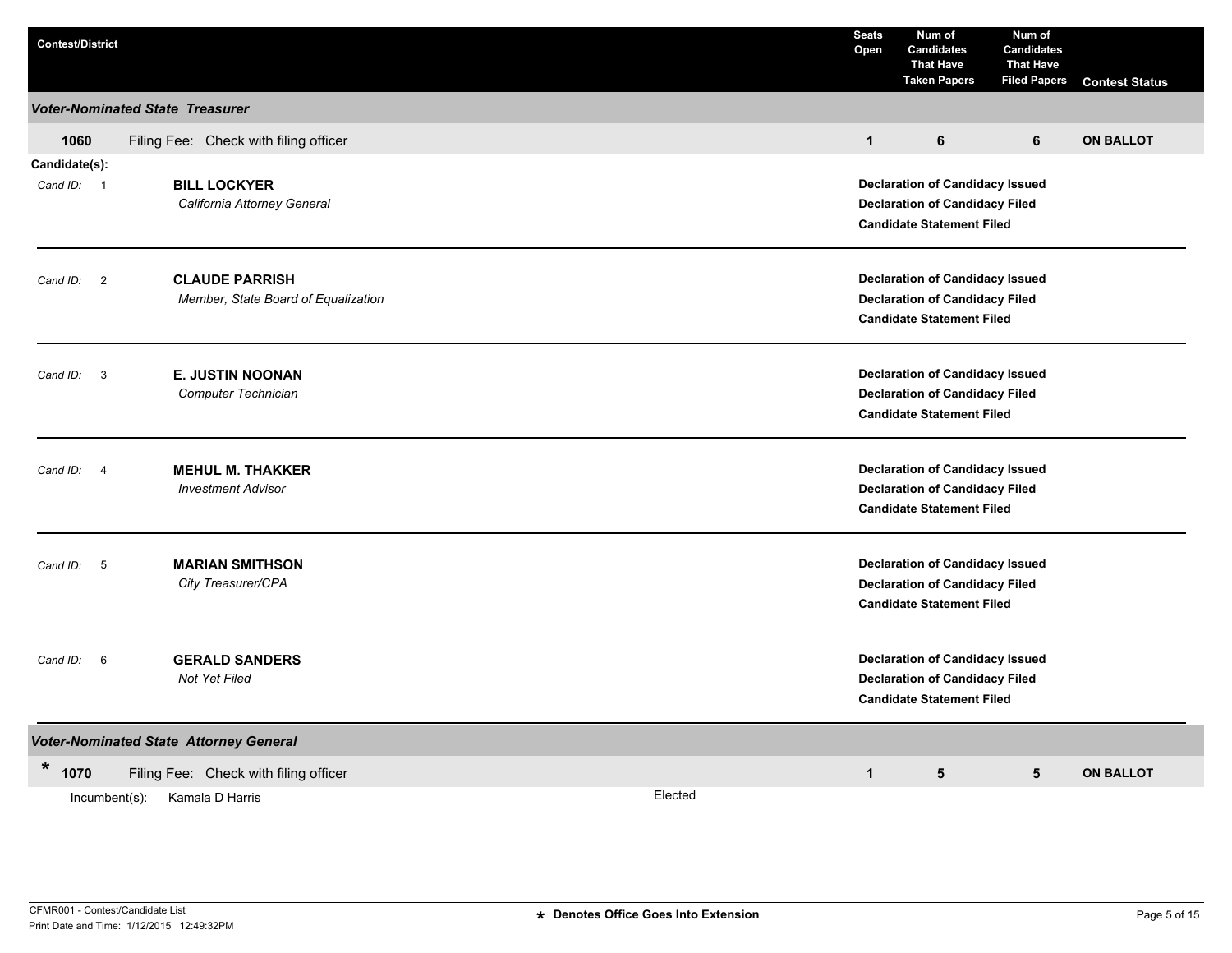| <b>Contest/District</b>           |                                                     |  |         | <b>Seats</b><br>Open                                                            | Num of<br><b>Candidates</b><br><b>That Have</b><br><b>Taken Papers</b>    | Num of<br><b>Candidates</b><br><b>That Have</b><br><b>Filed Papers</b> | <b>Contest Status</b> |  |  |  |  |
|-----------------------------------|-----------------------------------------------------|--|---------|---------------------------------------------------------------------------------|---------------------------------------------------------------------------|------------------------------------------------------------------------|-----------------------|--|--|--|--|
|                                   | <b>Voter-Nominated State Attorney General</b>       |  |         |                                                                                 |                                                                           |                                                                        |                       |  |  |  |  |
| 1070                              | Filing Fee: Check with filing officer               |  |         | $\mathbf{1}$                                                                    | 5                                                                         | $5\phantom{.0}$                                                        | <b>ON BALLOT</b>      |  |  |  |  |
| Candidate(s):                     |                                                     |  |         |                                                                                 |                                                                           |                                                                        |                       |  |  |  |  |
| Cand ID: 1                        | <b>JERRY BROWN</b>                                  |  |         |                                                                                 | <b>Declaration of Candidacy Issued</b>                                    |                                                                        |                       |  |  |  |  |
|                                   | Oakland Mayor/Attorney                              |  |         |                                                                                 | <b>Declaration of Candidacy Filed</b><br><b>Candidate Statement Filed</b> |                                                                        |                       |  |  |  |  |
|                                   |                                                     |  |         |                                                                                 |                                                                           |                                                                        |                       |  |  |  |  |
| Cand ID: 2                        | <b>CHUCK POOCHIGIAN</b>                             |  |         | <b>Declaration of Candidacy Issued</b>                                          |                                                                           |                                                                        |                       |  |  |  |  |
|                                   | California Senator/Attorney                         |  |         |                                                                                 | <b>Declaration of Candidacy Filed</b>                                     |                                                                        |                       |  |  |  |  |
|                                   |                                                     |  |         |                                                                                 | <b>Candidate Statement Filed</b>                                          |                                                                        |                       |  |  |  |  |
| Cand ID: 3                        | <b>MICHAEL S. WYMAN</b>                             |  |         | <b>Declaration of Candidacy Issued</b>                                          |                                                                           |                                                                        |                       |  |  |  |  |
|                                   | Attorney-At-Law                                     |  |         | <b>Declaration of Candidacy Filed</b>                                           |                                                                           |                                                                        |                       |  |  |  |  |
|                                   |                                                     |  |         |                                                                                 | <b>Candidate Statement Filed</b>                                          |                                                                        |                       |  |  |  |  |
| Cand ID: 4                        | <b>KENNETH A. WEISSMAN</b>                          |  |         |                                                                                 |                                                                           |                                                                        |                       |  |  |  |  |
|                                   | Attorney At Law                                     |  |         | <b>Declaration of Candidacy Issued</b><br><b>Declaration of Candidacy Filed</b> |                                                                           |                                                                        |                       |  |  |  |  |
|                                   |                                                     |  |         |                                                                                 | <b>Candidate Statement Filed</b>                                          |                                                                        |                       |  |  |  |  |
| $-5$<br>Cand ID:                  | <b>JACK HARRISON</b>                                |  |         |                                                                                 | <b>Declaration of Candidacy Issued</b>                                    |                                                                        |                       |  |  |  |  |
|                                   | Attorney/Rent Commissioner                          |  |         |                                                                                 | <b>Declaration of Candidacy Filed</b>                                     |                                                                        |                       |  |  |  |  |
|                                   |                                                     |  |         |                                                                                 | <b>Candidate Statement Filed</b>                                          |                                                                        |                       |  |  |  |  |
|                                   | <b>Voter-Nominated State Insurance Commissioner</b> |  |         |                                                                                 |                                                                           |                                                                        |                       |  |  |  |  |
| $\ast$<br>1080                    | Filing Fee: Check with filing officer               |  |         | $\mathbf{1}$                                                                    | 6                                                                         | 6                                                                      | <b>ON BALLOT</b>      |  |  |  |  |
| $Incumbent(s)$ :<br>Candidate(s): | Dave Jones                                          |  | Elected |                                                                                 |                                                                           |                                                                        |                       |  |  |  |  |
| Cand ID: 1                        | <b>CRUZ M. BUSTAMANTE</b>                           |  |         |                                                                                 | <b>Declaration of Candidacy Issued</b>                                    |                                                                        |                       |  |  |  |  |
|                                   | California Lt. Governor                             |  |         |                                                                                 | <b>Declaration of Candidacy Filed</b>                                     |                                                                        |                       |  |  |  |  |
|                                   |                                                     |  |         |                                                                                 | <b>Candidate Statement Filed</b>                                          |                                                                        |                       |  |  |  |  |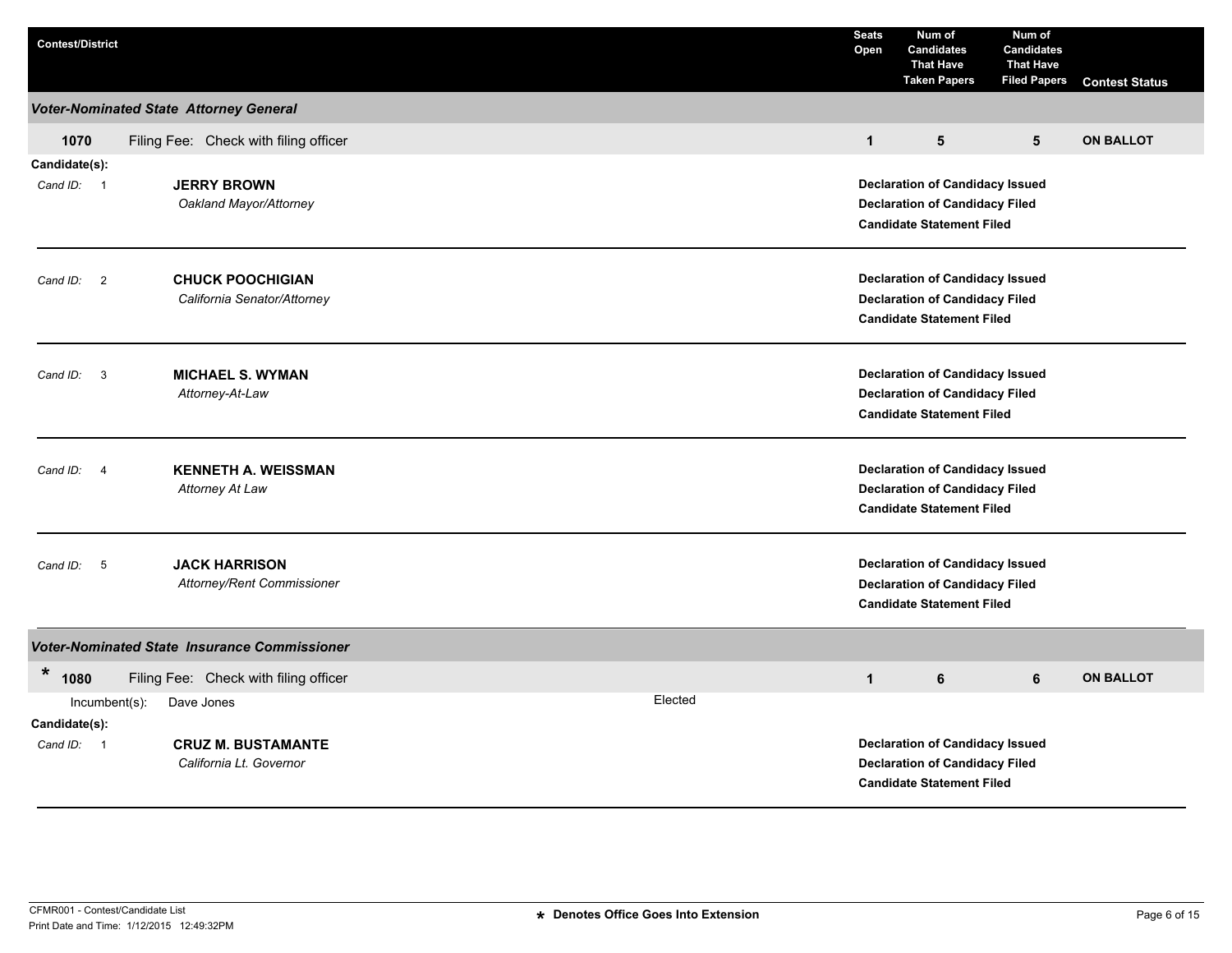| <b>Contest/District</b>                                                   |                                                                               | <b>Seats</b><br>Open                                                                                                | Num of<br><b>Candidates</b><br><b>That Have</b><br><b>Taken Papers</b>                                              | Num of<br><b>Candidates</b><br><b>That Have</b><br><b>Filed Papers</b> | <b>Contest Status</b> |  |  |  |
|---------------------------------------------------------------------------|-------------------------------------------------------------------------------|---------------------------------------------------------------------------------------------------------------------|---------------------------------------------------------------------------------------------------------------------|------------------------------------------------------------------------|-----------------------|--|--|--|
|                                                                           | <b>Voter-Nominated State Insurance Commissioner</b>                           |                                                                                                                     |                                                                                                                     |                                                                        |                       |  |  |  |
| 1080                                                                      | Filing Fee: Check with filing officer                                         | $\mathbf{1}$                                                                                                        | 6                                                                                                                   | 6                                                                      | <b>ON BALLOT</b>      |  |  |  |
| Cand ID: 2                                                                | <b>STEVE POIZNER</b><br>Businessman/Entrepreneur                              |                                                                                                                     | <b>Declaration of Candidacy Issued</b><br><b>Declaration of Candidacy Filed</b><br><b>Candidate Statement Filed</b> |                                                                        |                       |  |  |  |
| $\mathbf{3}$<br>Cand ID:                                                  | <b>JAY EARL BURDEN</b><br><b>Student</b>                                      | <b>Declaration of Candidacy Issued</b><br><b>Declaration of Candidacy Filed</b><br><b>Candidate Statement Filed</b> |                                                                                                                     |                                                                        |                       |  |  |  |
| Cand ID:<br>$\overline{4}$                                                | <b>LARRY CAFIERO</b><br><b>Newspaper Editor</b>                               | <b>Declaration of Candidacy Issued</b><br><b>Declaration of Candidacy Filed</b><br><b>Candidate Statement Filed</b> |                                                                                                                     |                                                                        |                       |  |  |  |
| 5<br>Cand ID:                                                             | <b>DALE F. OGDEN</b><br>Actuary/Insurance Consultant                          |                                                                                                                     | <b>Declaration of Candidacy Issued</b><br><b>Declaration of Candidacy Filed</b><br><b>Candidate Statement Filed</b> |                                                                        |                       |  |  |  |
| 6<br>Cand ID:                                                             | <b>TOM CONDIT</b><br>Writer                                                   |                                                                                                                     | <b>Declaration of Candidacy Issued</b><br><b>Declaration of Candidacy Filed</b><br><b>Candidate Statement Filed</b> |                                                                        |                       |  |  |  |
|                                                                           | Voter-Nominated State Member, State Board Of Equalization District 2          |                                                                                                                     |                                                                                                                     |                                                                        |                       |  |  |  |
| $\ast$<br>1090                                                            | Filing Fee: Check with filing officer                                         | $\mathbf{1}$                                                                                                        | 4                                                                                                                   | $\overline{4}$                                                         | <b>ON BALLOT</b>      |  |  |  |
| $Incumbent(s)$ :<br>Candidate(s):<br>Cand ID:<br>$\overline{\phantom{0}}$ | Elected<br>Fiona Ma<br><b>BETTY T. YEE</b><br>Acting Equalization Boardmember |                                                                                                                     | <b>Declaration of Candidacy Issued</b><br><b>Declaration of Candidacy Filed</b>                                     |                                                                        |                       |  |  |  |
|                                                                           |                                                                               |                                                                                                                     | <b>Candidate Statement Filed</b>                                                                                    |                                                                        |                       |  |  |  |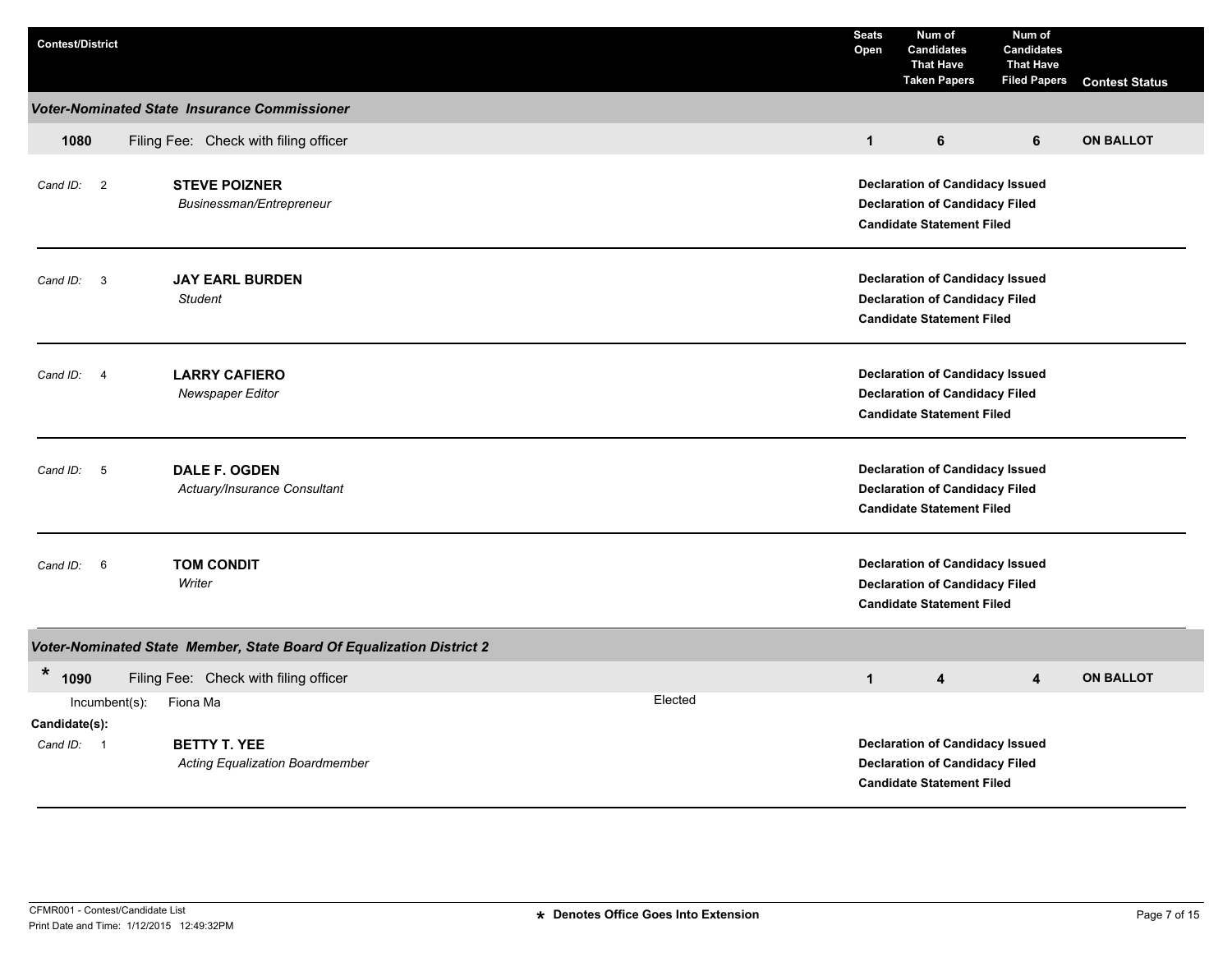| <b>Contest/District</b>                                                       |                                                                      |  |                                                                                                                     | <b>Seats</b><br>Open | Num of<br><b>Candidates</b><br><b>That Have</b><br><b>Taken Papers</b>                                              | Num of<br><b>Candidates</b><br><b>That Have</b><br><b>Filed Papers</b> | <b>Contest Status</b> |  |  |  |
|-------------------------------------------------------------------------------|----------------------------------------------------------------------|--|---------------------------------------------------------------------------------------------------------------------|----------------------|---------------------------------------------------------------------------------------------------------------------|------------------------------------------------------------------------|-----------------------|--|--|--|
|                                                                               | Voter-Nominated State Member, State Board Of Equalization District 2 |  |                                                                                                                     |                      |                                                                                                                     |                                                                        |                       |  |  |  |
| 1090                                                                          | Filing Fee: Check with filing officer                                |  |                                                                                                                     | $\mathbf{1}$         | 4                                                                                                                   | 4                                                                      | <b>ON BALLOT</b>      |  |  |  |
| <b>DAVID J. NEIGHBORS</b><br>Cand ID: 2<br><b>Certified Public Accountant</b> |                                                                      |  |                                                                                                                     |                      | <b>Declaration of Candidacy Issued</b><br><b>Declaration of Candidacy Filed</b><br><b>Candidate Statement Filed</b> |                                                                        |                       |  |  |  |
| -3<br>Cand ID:                                                                | <b>KENNITA WATSON</b><br><b>Retired Quality Engineer</b>             |  | <b>Declaration of Candidacy Issued</b><br><b>Declaration of Candidacy Filed</b><br><b>Candidate Statement Filed</b> |                      |                                                                                                                     |                                                                        |                       |  |  |  |
| Cand ID: 4                                                                    | <b>DAVID CAMPBELL</b><br>Office Worker                               |  |                                                                                                                     |                      | <b>Declaration of Candidacy Issued</b><br><b>Declaration of Candidacy Filed</b><br><b>Candidate Statement Filed</b> |                                                                        |                       |  |  |  |
|                                                                               | Voter-Nominated United States Senator United States Senator          |  |                                                                                                                     |                      |                                                                                                                     |                                                                        |                       |  |  |  |
| $\ast$<br>1110                                                                | Filing Fee: Check with filing officer                                |  |                                                                                                                     | $\mathbf{1}$         | $\overline{7}$                                                                                                      | 6                                                                      | <b>ON BALLOT</b>      |  |  |  |
| Incumbent(s):<br>Candidate(s):                                                | Dianne Feinstein                                                     |  | Elected                                                                                                             |                      |                                                                                                                     |                                                                        |                       |  |  |  |
| Cand ID: 1                                                                    | <b>DIANNE FEINSTEIN</b><br><b>United States Senator</b>              |  |                                                                                                                     |                      | <b>Declaration of Candidacy Issued</b><br><b>Declaration of Candidacy Filed</b><br><b>Candidate Statement Filed</b> |                                                                        |                       |  |  |  |
| Cand ID: 2                                                                    | <b>RICHARD "DICK" MOUNTJOY</b><br>Immigration Control Consultant     |  |                                                                                                                     |                      | <b>Declaration of Candidacy Issued</b><br><b>Declaration of Candidacy Filed</b><br><b>Candidate Statement Filed</b> |                                                                        |                       |  |  |  |
| $\mathbf{3}$<br>Cand ID:                                                      | <b>DON J. GRUNDMANN</b><br>Doctor of Chiropractic                    |  |                                                                                                                     |                      | <b>Declaration of Candidacy Issued</b><br><b>Declaration of Candidacy Filed</b><br><b>Candidate Statement Filed</b> |                                                                        |                       |  |  |  |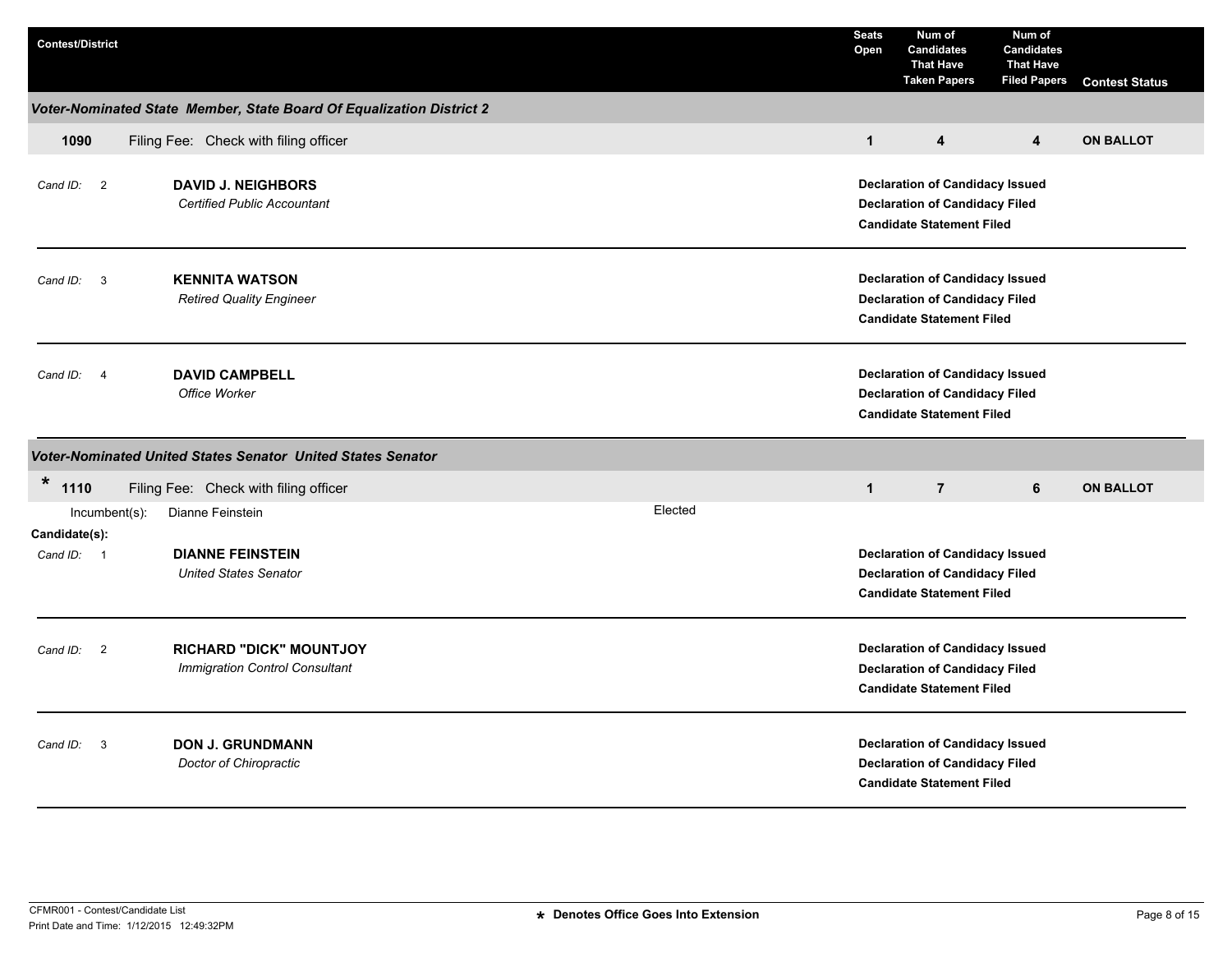| <b>Contest/District</b>          |                                                                               |                                                                                         | <b>Seats</b><br>Open                                                                                                | Num of<br><b>Candidates</b><br><b>That Have</b><br><b>Taken Papers</b>                                              | Num of<br><b>Candidates</b><br><b>That Have</b><br><b>Filed Papers</b> | <b>Contest Status</b> |  |  |
|----------------------------------|-------------------------------------------------------------------------------|-----------------------------------------------------------------------------------------|---------------------------------------------------------------------------------------------------------------------|---------------------------------------------------------------------------------------------------------------------|------------------------------------------------------------------------|-----------------------|--|--|
|                                  | <b>Voter-Nominated United States Senator United States Senator</b>            |                                                                                         |                                                                                                                     |                                                                                                                     |                                                                        |                       |  |  |
| 1110                             | Filing Fee: Check with filing officer                                         |                                                                                         | $\mathbf{1}$                                                                                                        | $\overline{7}$                                                                                                      | 6                                                                      | <b>ON BALLOT</b>      |  |  |
| Cand ID: 4                       | <b>TODD CHRETIEN</b><br>Writer                                                |                                                                                         |                                                                                                                     | <b>Declaration of Candidacy Issued</b><br><b>Declaration of Candidacy Filed</b><br><b>Candidate Statement Filed</b> |                                                                        |                       |  |  |
| Cand ID: 5                       | <b>MICHAEL S. METTI</b><br>Parent/Educator/Businessman                        |                                                                                         | <b>Declaration of Candidacy Issued</b><br><b>Declaration of Candidacy Filed</b><br><b>Candidate Statement Filed</b> |                                                                                                                     |                                                                        |                       |  |  |
| Cand ID: 6                       | <b>MARSHA FEINLAND</b><br><b>Retired Teacher</b>                              |                                                                                         |                                                                                                                     |                                                                                                                     |                                                                        |                       |  |  |
|                                  | Voter-Nominated U.S. Representative United States Representative - District 2 |                                                                                         |                                                                                                                     |                                                                                                                     |                                                                        |                       |  |  |
| $\ast$<br>1120                   | Filing Fee: Check with filing officer                                         |                                                                                         | $\mathbf{1}$                                                                                                        | 3                                                                                                                   | 3                                                                      | <b>ON BALLOT</b>      |  |  |
| Incumbent(s):<br>Candidate(s):   | Jared William Huffman                                                         | Elected                                                                                 |                                                                                                                     |                                                                                                                     |                                                                        |                       |  |  |
| Cand ID: 1                       | <b>LYNN WOOLSEY</b><br>U.S. Representative                                    |                                                                                         |                                                                                                                     | <b>Declaration of Candidacy Issued</b><br><b>Declaration of Candidacy Filed</b><br><b>Candidate Statement Filed</b> |                                                                        |                       |  |  |
| Cand ID: 2                       | <b>TODD HOOPER</b><br>Partner, Consulting Firm                                |                                                                                         |                                                                                                                     | <b>Declaration of Candidacy Issued</b><br><b>Declaration of Candidacy Filed</b><br><b>Candidate Statement Filed</b> |                                                                        |                       |  |  |
| Cand ID: 3                       | <b>RICHARD W. FRIESEN</b><br><b>Business Consultant</b>                       |                                                                                         |                                                                                                                     | <b>Declaration of Candidacy Issued</b><br><b>Declaration of Candidacy Filed</b><br><b>Candidate Statement Filed</b> |                                                                        |                       |  |  |
|                                  |                                                                               | Voter-Nominated Member of the State Assembly Member of the State Assembly - District 10 |                                                                                                                     |                                                                                                                     |                                                                        |                       |  |  |
| $\star$<br>1160                  | Filing Fee: Check with filing officer                                         |                                                                                         | $\mathbf{1}$                                                                                                        | 4                                                                                                                   | 4                                                                      | <b>ON BALLOT</b>      |  |  |
| Incumbent(s):                    | Marc Benjamin Levine                                                          | Elected                                                                                 |                                                                                                                     |                                                                                                                     |                                                                        |                       |  |  |
| CFMR001 - Contest/Candidate List |                                                                               | * Denotes Office Goes Into Extension                                                    |                                                                                                                     |                                                                                                                     |                                                                        | Page 9 of 15          |  |  |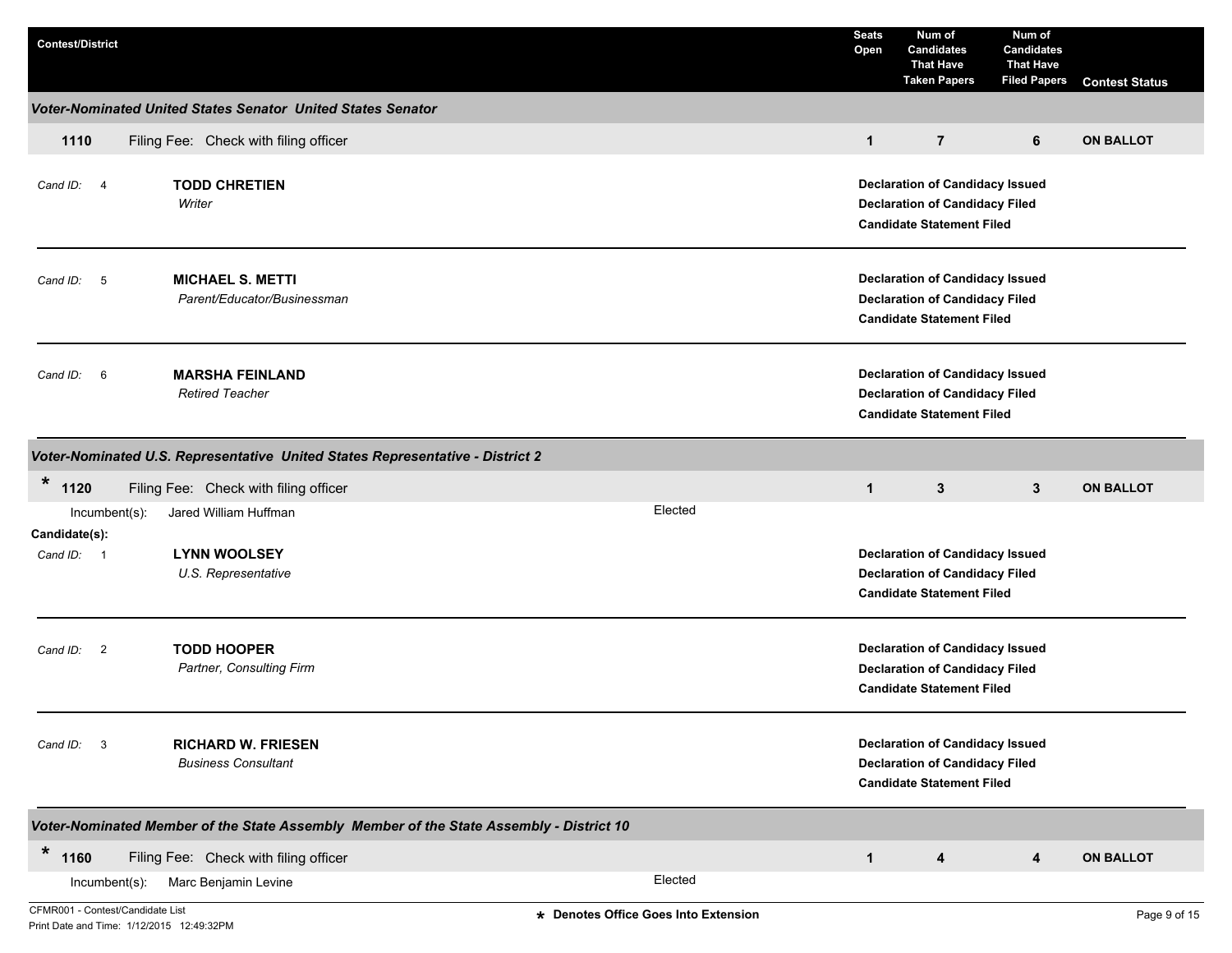| <b>Contest/District</b>     |                                                                                         |  |                               | <b>Seats</b><br>Open                                                                                                                          | Num of<br><b>Candidates</b><br><b>That Have</b><br><b>Taken Papers</b>                                              | Num of<br><b>Candidates</b><br><b>That Have</b><br><b>Filed Papers</b> | <b>Contest Status</b>               |
|-----------------------------|-----------------------------------------------------------------------------------------|--|-------------------------------|-----------------------------------------------------------------------------------------------------------------------------------------------|---------------------------------------------------------------------------------------------------------------------|------------------------------------------------------------------------|-------------------------------------|
|                             | Voter-Nominated Member of the State Assembly Member of the State Assembly - District 10 |  |                               |                                                                                                                                               |                                                                                                                     |                                                                        |                                     |
| 1160                        | Filing Fee: Check with filing officer                                                   |  |                               | $\mathbf{1}$                                                                                                                                  | 4                                                                                                                   | $\overline{4}$                                                         | <b>ON BALLOT</b>                    |
| Candidate(s):<br>Cand ID: 1 | <b>JARED HUFFMAN</b><br><b>Environmental Attorney</b>                                   |  |                               |                                                                                                                                               | <b>Declaration of Candidacy Issued</b><br><b>Declaration of Candidacy Filed</b><br><b>Candidate Statement Filed</b> |                                                                        | 8/10/2006                           |
| Cand ID: 2                  | <b>MICHAEL HARTNETT</b><br>Physician                                                    |  |                               | <b>Declaration of Candidacy Issued</b><br><b>Declaration of Candidacy Filed</b><br><b>Candidate Statement Filed</b>                           | 8/10/2006                                                                                                           |                                                                        |                                     |
| Cand ID: 3                  | <b>CAT WOODS</b><br><b>Community Volunteer</b>                                          |  |                               |                                                                                                                                               | <b>Declaration of Candidacy Issued</b><br><b>Declaration of Candidacy Filed</b><br><b>Candidate Statement Filed</b> | 8/11/2006                                                              |                                     |
| Cand ID:<br>$\overline{4}$  | <b>RICHARD OLMSTEAD</b><br><b>Business Owner</b>                                        |  |                               |                                                                                                                                               | <b>Declaration of Candidacy Issued</b><br><b>Declaration of Candidacy Filed</b><br><b>Candidate Statement Filed</b> |                                                                        |                                     |
|                             | Non-Partisan School Bolinas-Stinson Union School District Governing Board Member        |  |                               |                                                                                                                                               |                                                                                                                     |                                                                        |                                     |
| *<br>3034                   | Filing Fee: Check with filing officer                                                   |  |                               | 3                                                                                                                                             | 5                                                                                                                   | 5                                                                      | <b>ON BALLOT</b>                    |
| $Incumbent(s)$ :            | Nathan Mols Siedman<br>Jennifer Kovace Pfeiffer<br>Stephen Arthur Marcotte              |  | Elected<br>Elected<br>Elected |                                                                                                                                               |                                                                                                                     |                                                                        |                                     |
| Candidate(s):               |                                                                                         |  |                               |                                                                                                                                               |                                                                                                                     |                                                                        |                                     |
| Cand ID:<br>- 1             | <b>TOM WILLIARD</b><br>Incumbent                                                        |  |                               |                                                                                                                                               | <b>Declaration of Candidacy Issued</b><br><b>Declaration of Candidacy Filed</b><br><b>Candidate Statement Filed</b> |                                                                        | 8/10/2006<br>8/10/2006<br>8/10/2006 |
| Cand ID: 2                  | <b>JENNIFER PFEIFFER</b><br>Retired Woodshop Teacher                                    |  |                               | <b>Declaration of Candidacy Issued</b><br>8/10/2006<br><b>Declaration of Candidacy Filed</b><br>8/10/2006<br><b>Candidate Statement Filed</b> |                                                                                                                     |                                                                        |                                     |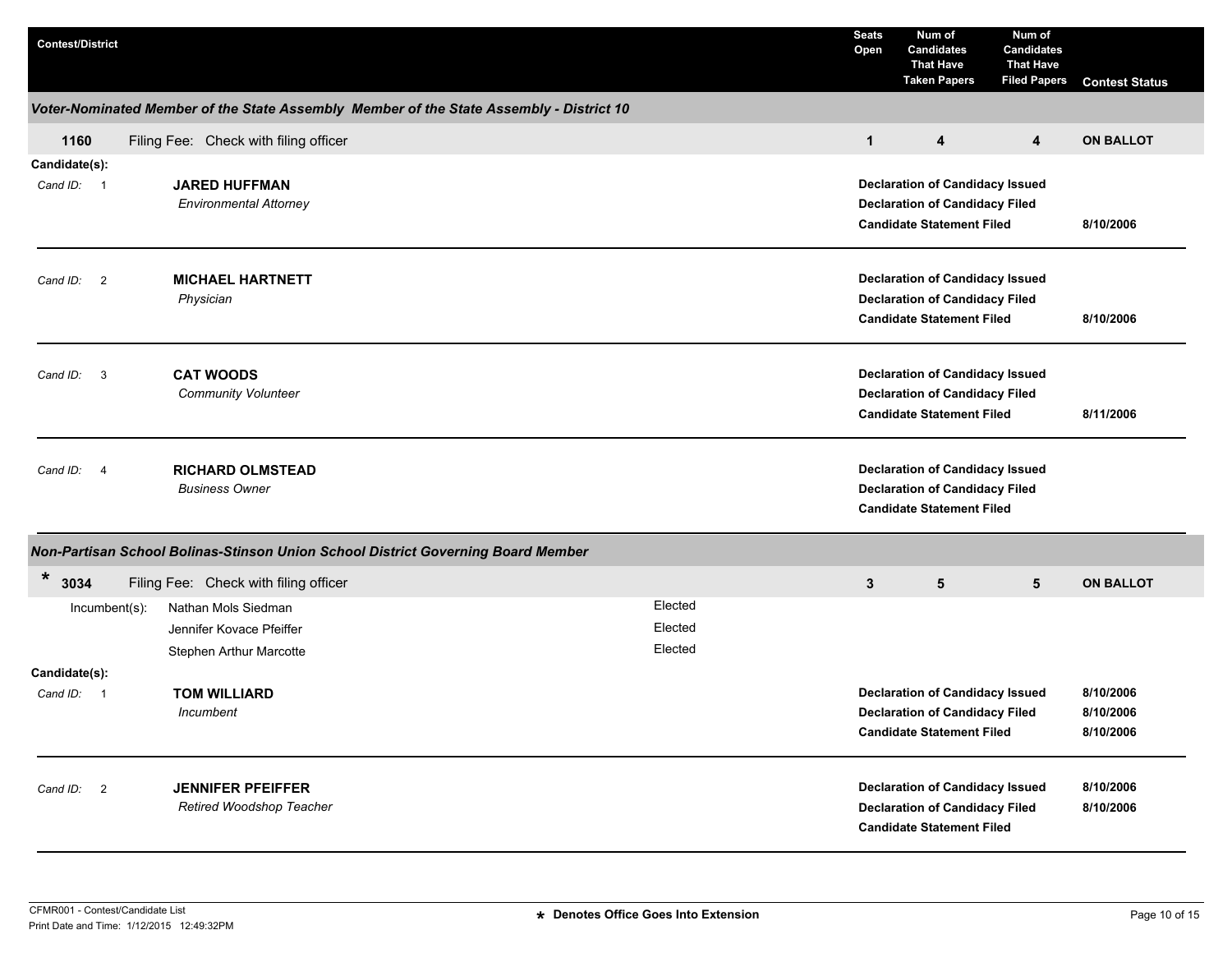| <b>Contest/District</b>    |                                                                                  |  |         | <b>Seats</b><br>Open | Num of<br><b>Candidates</b><br><b>That Have</b><br><b>Taken Papers</b>                                              | Num of<br><b>Candidates</b><br><b>That Have</b><br><b>Filed Papers</b> | <b>Contest Status</b>               |
|----------------------------|----------------------------------------------------------------------------------|--|---------|----------------------|---------------------------------------------------------------------------------------------------------------------|------------------------------------------------------------------------|-------------------------------------|
|                            | Non-Partisan School Bolinas-Stinson Union School District Governing Board Member |  |         |                      |                                                                                                                     |                                                                        |                                     |
| 3034                       | Filing Fee: Check with filing officer                                            |  |         | $\mathbf{3}$         | 5                                                                                                                   | 5                                                                      | <b>ON BALLOT</b>                    |
| Cand ID: 3                 | <b>JOHN KENT</b><br>Producer/Photographer                                        |  |         |                      | <b>Declaration of Candidacy Issued</b><br><b>Declaration of Candidacy Filed</b><br><b>Candidate Statement Filed</b> |                                                                        | 8/15/2006<br>8/15/2006              |
| Cand ID:<br>$\overline{4}$ | <b>STEPHEN MARCOTTE</b><br>Firefighter/Paramedic                                 |  |         |                      | <b>Declaration of Candidacy Issued</b><br><b>Declaration of Candidacy Filed</b><br><b>Candidate Statement Filed</b> |                                                                        | 8/16/2006<br>8/16/2006<br>8/16/2006 |
| $-5$<br>Cand ID:           | <b>STEVE RUBIN</b><br><b>Father/Business Owner</b>                               |  |         |                      | <b>Declaration of Candidacy Issued</b><br><b>Declaration of Candidacy Filed</b><br><b>Candidate Statement Filed</b> |                                                                        | 8/16/2006<br>8/16/2006<br>8/16/2006 |
|                            | Non-Partisan School Sausalito Marin City School District Governing Board Member  |  |         |                      |                                                                                                                     |                                                                        |                                     |
| $\ast$<br>3058             | Filing Fee: Check with filing officer                                            |  |         | $\mathbf{3}$         | $\overline{7}$                                                                                                      | 5                                                                      | <b>ON BALLOT</b>                    |
| Incumbent(s):              | Joshua Sky Barrow                                                                |  | Elected |                      |                                                                                                                     |                                                                        |                                     |
|                            | Thomas William Newmeyer                                                          |  | Elected |                      |                                                                                                                     |                                                                        |                                     |
|                            | Ida Times                                                                        |  | Elected |                      |                                                                                                                     |                                                                        |                                     |
| Candidate(s):              |                                                                                  |  |         |                      |                                                                                                                     |                                                                        |                                     |
| Cand ID: 2                 | <b>SHIRLEY A. THORNTON</b><br>Incumbent                                          |  |         |                      | <b>Declaration of Candidacy Issued</b><br><b>Declaration of Candidacy Filed</b><br><b>Candidate Statement Filed</b> |                                                                        | 7/20/2006<br>8/09/2006<br>8/09/2006 |
| Cand ID:<br>-3             | <b>GEORGE T. STRATIGOS</b><br>Incumbent                                          |  |         |                      | <b>Declaration of Candidacy Issued</b><br><b>Declaration of Candidacy Filed</b><br><b>Candidate Statement Filed</b> |                                                                        | 7/26/2006<br>8/11/2006<br>8/11/2006 |
| Cand ID: 5                 | <b>MARK TROTTER</b><br>Parent/Realtor                                            |  |         |                      | <b>Declaration of Candidacy Issued</b><br><b>Declaration of Candidacy Filed</b><br><b>Candidate Statement Filed</b> |                                                                        | 8/02/2006<br>8/11/2006<br>8/11/2006 |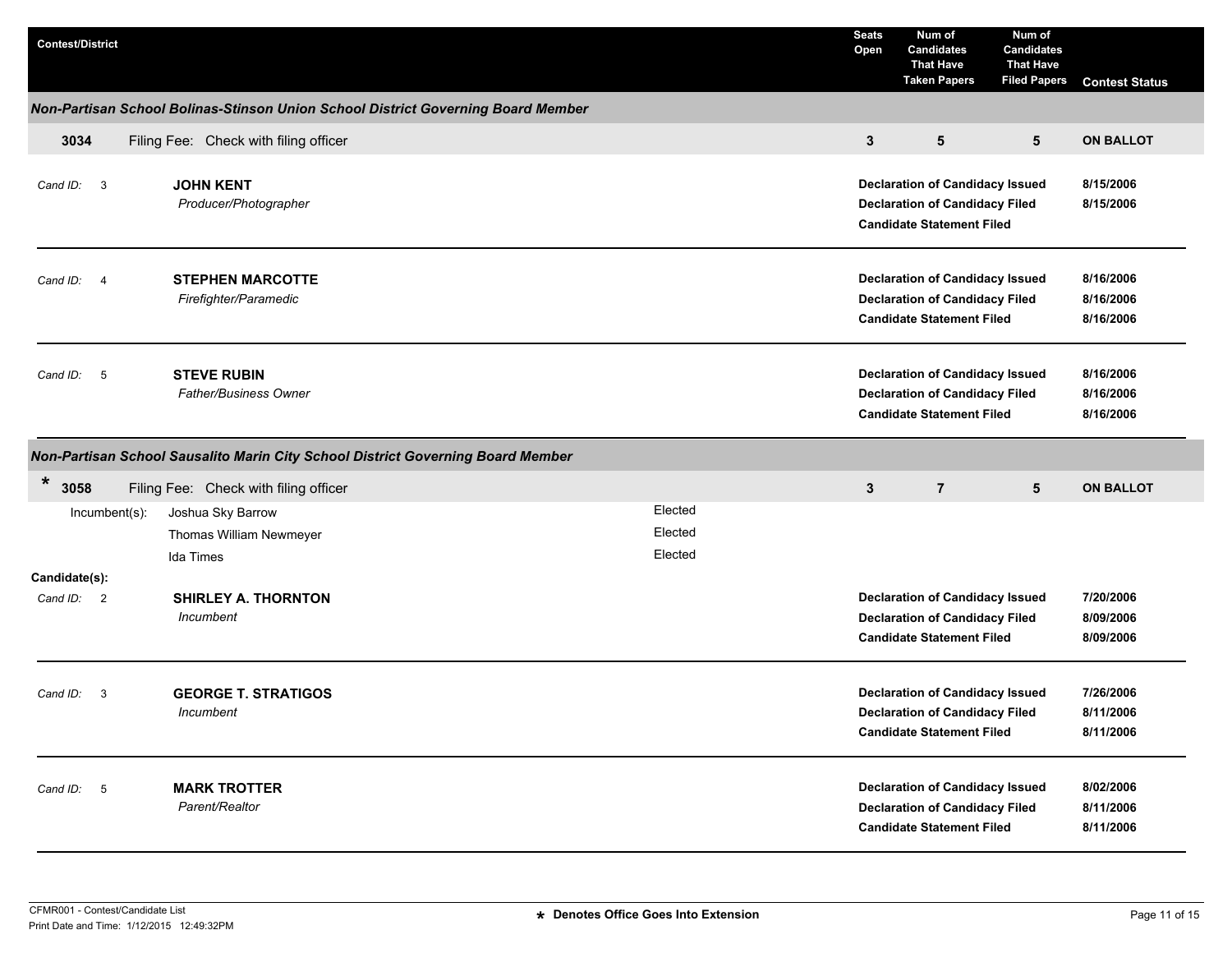| <b>Contest/District</b>                         |                                                                                         | <b>Seats</b><br>Open                                                                                                                          | Num of<br><b>Candidates</b><br><b>That Have</b><br><b>Taken Papers</b>                                              | Num of<br><b>Candidates</b><br><b>That Have</b><br><b>Filed Papers</b> | <b>Contest Status</b>               |  |
|-------------------------------------------------|-----------------------------------------------------------------------------------------|-----------------------------------------------------------------------------------------------------------------------------------------------|---------------------------------------------------------------------------------------------------------------------|------------------------------------------------------------------------|-------------------------------------|--|
|                                                 | Non-Partisan School Sausalito Marin City School District Governing Board Member         |                                                                                                                                               |                                                                                                                     |                                                                        |                                     |  |
| 3058                                            | Filing Fee: Check with filing officer                                                   | $\mathbf{3}$                                                                                                                                  | $\overline{7}$                                                                                                      | $5\phantom{.0}$                                                        | <b>ON BALLOT</b>                    |  |
| $6\overline{6}$<br>Cand ID:                     | PETER CHRISTIAN ROMANOWSKY<br>Entertainer                                               | <b>Declaration of Candidacy Issued</b><br>8/02/2006<br><b>Declaration of Candidacy Filed</b><br>8/02/2006<br><b>Candidate Statement Filed</b> |                                                                                                                     |                                                                        |                                     |  |
| $\overline{7}$<br>Cand ID:                      | <b>WHITNEY STIMSON HOYT</b><br>Incumbent                                                |                                                                                                                                               | <b>Declaration of Candidacy Issued</b><br><b>Declaration of Candidacy Filed</b><br><b>Candidate Statement Filed</b> |                                                                        | 8/03/2006<br>8/11/2006<br>8/11/2006 |  |
|                                                 | Non-Partisan School Sausalito Marin City School District Governing Board Member         |                                                                                                                                               |                                                                                                                     |                                                                        |                                     |  |
| $\ast$<br>3059                                  | Filing Fee: Check with filing officer                                                   | $\boldsymbol{2}$                                                                                                                              | 4                                                                                                                   | $\overline{2}$                                                         | <b>ON BALLOT</b>                    |  |
| Incumbent(s):                                   | Elected<br>Caroline F Van Alst<br>Elected<br>William J Ziegler Jr                       |                                                                                                                                               |                                                                                                                     |                                                                        |                                     |  |
| Candidate(s):<br>Cand ID: 1                     | <b>ELIZABETH GRACE TODD-GALLARDO</b><br>Parent/Realtor                                  |                                                                                                                                               | <b>Declaration of Candidacy Issued</b><br><b>Declaration of Candidacy Filed</b><br><b>Candidate Statement Filed</b> |                                                                        | 7/18/2006<br>8/11/2006<br>8/11/2006 |  |
| $\overline{2}$<br>Cand ID:                      | <b>ROBERT E. FISHER</b><br>Appointed Incumbent                                          |                                                                                                                                               | <b>Declaration of Candidacy Issued</b><br><b>Declaration of Candidacy Filed</b><br><b>Candidate Statement Filed</b> |                                                                        | 7/28/2006<br>8/11/2006              |  |
|                                                 | <b>Non-Partisan County County Supervisor - District 5</b>                               |                                                                                                                                               |                                                                                                                     |                                                                        |                                     |  |
| $\ast$<br>4005                                  | Filing Fee: Check with filing officer                                                   | $\mathbf{1}$                                                                                                                                  | $\overline{2}$                                                                                                      | $\overline{2}$                                                         | <b>ON BALLOT</b>                    |  |
| $Incumbent(s)$ :<br>Candidate(s):<br>Cand ID: 1 | Elected<br>Judy Gail Arnold<br><b>PAT EKLUND</b><br>Environmental Manager/Councilmember |                                                                                                                                               | <b>Declaration of Candidacy Issued</b><br><b>Declaration of Candidacy Filed</b>                                     |                                                                        | 8/11/2006                           |  |
|                                                 |                                                                                         |                                                                                                                                               | <b>Candidate Statement Filed</b>                                                                                    |                                                                        | 8/11/2006                           |  |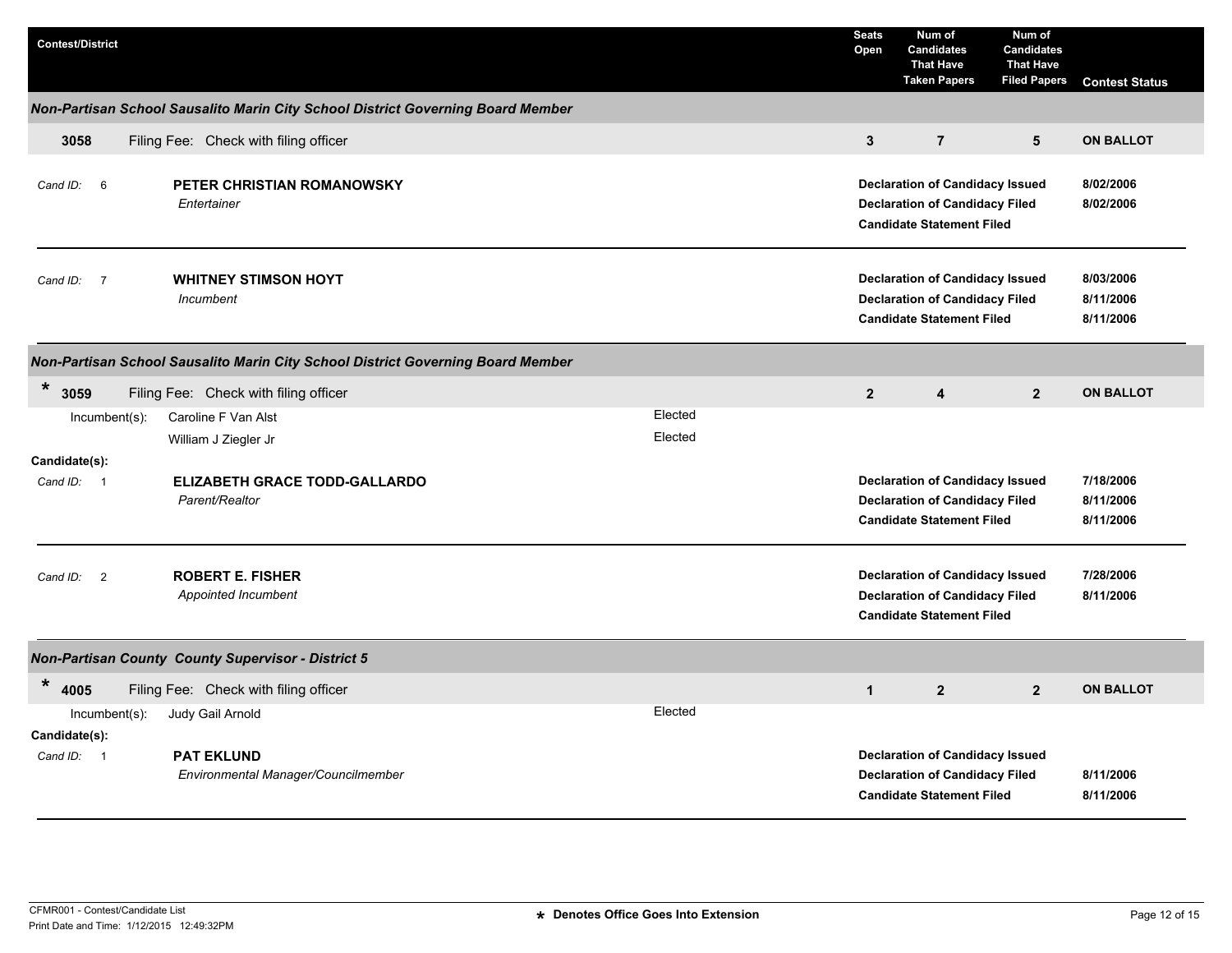| <b>Contest/District</b>              |                                                               |         | <b>Seats</b><br>Open                                                                                                | Num of<br><b>Candidates</b><br><b>That Have</b><br><b>Taken Papers</b>                                              | Num of<br><b>Candidates</b><br><b>That Have</b><br><b>Filed Papers</b> | <b>Contest Status</b>  |
|--------------------------------------|---------------------------------------------------------------|---------|---------------------------------------------------------------------------------------------------------------------|---------------------------------------------------------------------------------------------------------------------|------------------------------------------------------------------------|------------------------|
|                                      | <b>Non-Partisan County County Supervisor - District 5</b>     |         |                                                                                                                     |                                                                                                                     |                                                                        |                        |
| 4005                                 | Filing Fee: Check with filing officer                         |         | $\mathbf{1}$                                                                                                        | $\overline{2}$                                                                                                      | $\overline{2}$                                                         | <b>ON BALLOT</b>       |
| Cand ID: 2                           | <b>JUDY ARNOLD</b><br>Councilmember/Senate Aide               |         | <b>Declaration of Candidacy Issued</b><br><b>Declaration of Candidacy Filed</b><br><b>Candidate Statement Filed</b> |                                                                                                                     |                                                                        | 7/31/2006              |
|                                      | Non-Partisan Municipal City Of Sausalito Member, City Council |         |                                                                                                                     |                                                                                                                     |                                                                        |                        |
| $\star$<br>5093                      | Filing Fee: Check with filing officer                         |         | $\overline{2}$                                                                                                      | 4                                                                                                                   | 3                                                                      | <b>ON BALLOT</b>       |
| $Incumbent(s)$ :                     | Herbert Alan Weiner                                           | Elected |                                                                                                                     |                                                                                                                     |                                                                        |                        |
|                                      | Jill Renee Hoffman                                            | Elected |                                                                                                                     |                                                                                                                     |                                                                        |                        |
| Candidate(s):<br>Cand ID: 1          | <b>DENNIS SCREMIN</b><br>Incumbent                            |         | <b>Declaration of Candidacy Issued</b><br><b>Declaration of Candidacy Filed</b><br><b>Candidate Statement Filed</b> |                                                                                                                     |                                                                        | 8/07/2006<br>8/07/2006 |
| $\overline{\phantom{0}}$<br>Cand ID: | <b>HERB WEINER</b><br>Retired                                 |         | <b>Declaration of Candidacy Issued</b><br><b>Declaration of Candidacy Filed</b><br><b>Candidate Statement Filed</b> |                                                                                                                     |                                                                        | 8/11/2006<br>8/11/2006 |
| $\overline{\mathbf{3}}$<br>Cand ID:  | <b>JONATHAN LEONE</b><br>Consultant - Strategy/Finance        |         | <b>Declaration of Candidacy Issued</b><br><b>Declaration of Candidacy Filed</b><br><b>Candidate Statement Filed</b> |                                                                                                                     |                                                                        | 8/16/2006<br>8/16/2006 |
|                                      | Non-Partisan District Marin Healthcare District Director      |         |                                                                                                                     |                                                                                                                     |                                                                        |                        |
| $\ast$<br>6029                       | Filing Fee: Check with filing officer                         |         | 3                                                                                                                   | 10                                                                                                                  | 8                                                                      | <b>ON BALLOT</b>       |
| Incumbent(s):                        | Jennifer L Hershon                                            | Elected |                                                                                                                     |                                                                                                                     |                                                                        |                        |
|                                      | Jennifer Rienks                                               | Elected |                                                                                                                     |                                                                                                                     |                                                                        |                        |
| Candidate(s):                        | Larry A Bedard                                                | Elected |                                                                                                                     |                                                                                                                     |                                                                        |                        |
| Cand ID: 1                           | <b>DEL TOTTEN</b><br>Vitamin Store Manager                    |         |                                                                                                                     | <b>Declaration of Candidacy Issued</b><br><b>Declaration of Candidacy Filed</b><br><b>Candidate Statement Filed</b> |                                                                        | 7/24/2006<br>7/25/2006 |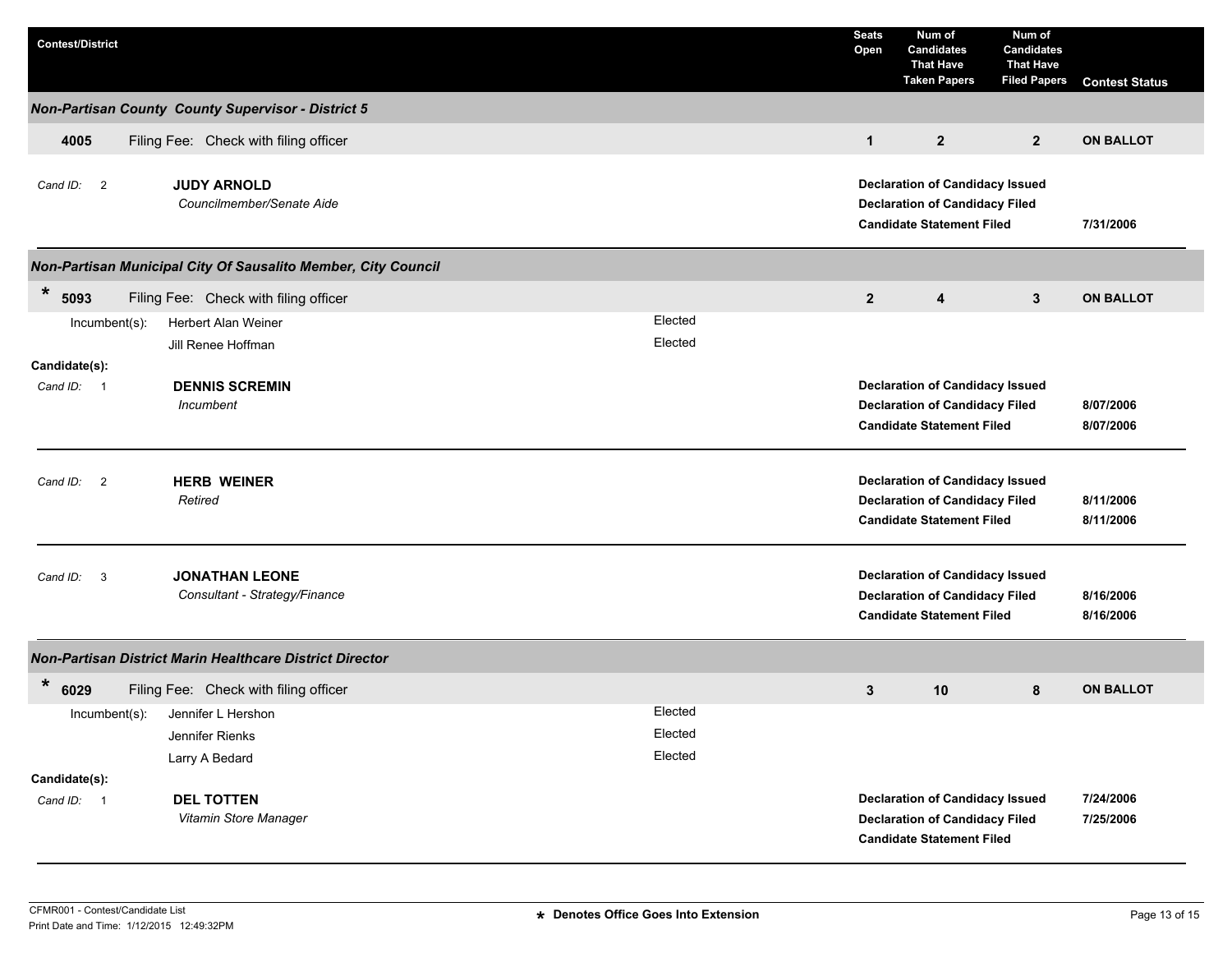| <b>Contest/District</b>                                  |                                                                                 | <b>Seats</b><br>Open | Num of<br><b>Candidates</b><br><b>That Have</b><br><b>Taken Papers</b>                                              | Num of<br><b>Candidates</b><br><b>That Have</b><br><b>Filed Papers</b> | <b>Contest Status</b>               |  |  |
|----------------------------------------------------------|---------------------------------------------------------------------------------|----------------------|---------------------------------------------------------------------------------------------------------------------|------------------------------------------------------------------------|-------------------------------------|--|--|
| Non-Partisan District Marin Healthcare District Director |                                                                                 |                      |                                                                                                                     |                                                                        |                                     |  |  |
| 6029                                                     | Filing Fee: Check with filing officer                                           |                      | 10                                                                                                                  | 8                                                                      | <b>ON BALLOT</b>                    |  |  |
| Cand ID: 3                                               | <b>JENNIFER RIENKS</b><br><b>Health Policy Analyst</b>                          |                      | <b>Declaration of Candidacy Issued</b><br><b>Declaration of Candidacy Filed</b><br><b>Candidate Statement Filed</b> |                                                                        | 7/31/2006<br>8/16/2006<br>8/16/2006 |  |  |
| Cand ID: 4                                               | <b>RICHARD LEON HOLLAND</b><br><b>Commercial Realtor</b>                        |                      | <b>Declaration of Candidacy Issued</b><br><b>Declaration of Candidacy Filed</b><br><b>Candidate Statement Filed</b> |                                                                        | 7/31/2006<br>8/15/2006<br>8/15/2006 |  |  |
| Cand ID: 5                                               | <b>JONATHAN FRIEMAN</b><br>Charitable Nonprofit Executive                       |                      | <b>Declaration of Candidacy Issued</b><br><b>Declaration of Candidacy Filed</b><br><b>Candidate Statement Filed</b> |                                                                        | 7/31/2006<br>8/16/2006<br>8/16/2006 |  |  |
| Cand ID:<br>6                                            | <b>KATHLEEN C. RUSSELL</b><br><b>Small Business Owner</b>                       |                      | <b>Declaration of Candidacy Issued</b><br><b>Declaration of Candidacy Filed</b><br><b>Candidate Statement Filed</b> |                                                                        | 8/01/2006<br>8/16/2006<br>8/16/2006 |  |  |
| Cand ID:<br>$\overline{7}$                               | <b>LARRY A. BEDARD</b><br><b>Emergency Physician</b>                            |                      | <b>Declaration of Candidacy Issued</b><br><b>Declaration of Candidacy Filed</b><br><b>Candidate Statement Filed</b> |                                                                        | 8/14/2006<br>8/16/2006<br>8/16/2006 |  |  |
| Cand ID:<br>$_{\rm 8}$                                   | <b>JAMES A. CLEVER</b><br><b>Retired Physician</b>                              |                      | <b>Declaration of Candidacy Issued</b><br><b>Declaration of Candidacy Filed</b><br><b>Candidate Statement Filed</b> | 8/14/2006<br>8/16/2006<br>8/16/2006                                    |                                     |  |  |
| 10<br>Cand ID:                                           | <b>LORI WOOD</b><br><b>Business Owner/Secretary</b>                             |                      | <b>Declaration of Candidacy Issued</b><br><b>Declaration of Candidacy Filed</b><br><b>Candidate Statement Filed</b> |                                                                        | 8/15/2006<br>8/16/2006<br>8/16/2006 |  |  |
|                                                          | <b>Non-Partisan District Marin Municipal Water District Director Division 3</b> |                      |                                                                                                                     |                                                                        |                                     |  |  |
| $\star$<br>6057                                          | Filing Fee: Check with filing officer                                           | $\mathbf{1}$         | 4                                                                                                                   | 4                                                                      | <b>ON BALLOT</b>                    |  |  |